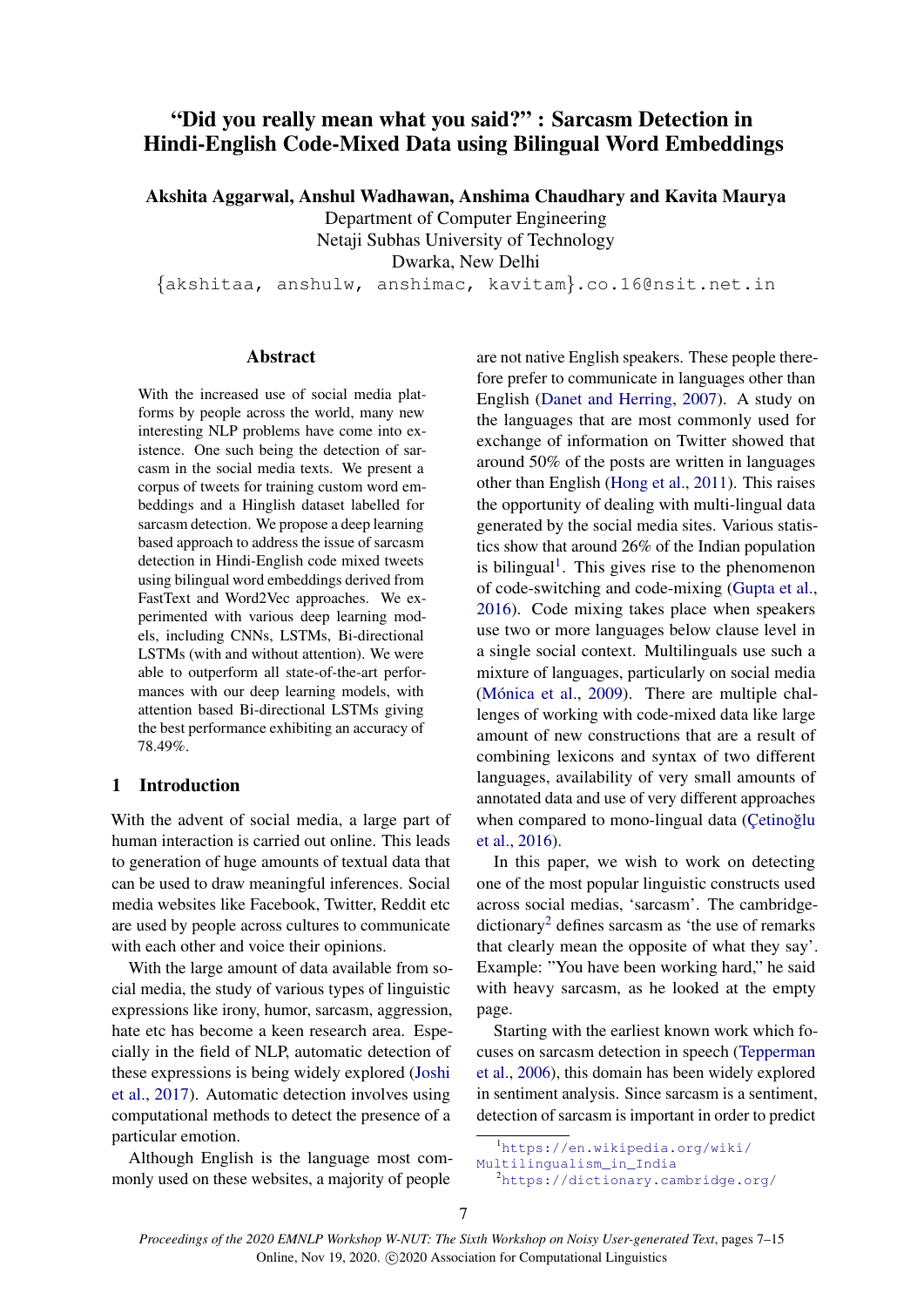

Figure 1: Proposed Methodology

the sentiment of a sentence. Being a challenging problem, automatic detection of sarcasm has been a popular area of research.

Although a lot of work has been carried out on sarcasm detection in English [\(Davidov et al.,](#page-7-6) [2010;](#page-7-6) [Bamman and Smith,](#page-7-7) [2015\)](#page-7-7), the detection of sarcasm in code-mixed language like Hinglish (Hindi-English) is relatively unexplored. The current stateof-art performance is proposed via a random forest model on a dataset of 5000 Hinglish tweets [\(Swami](#page-7-8) [et al.,](#page-7-8) [2018\)](#page-7-8).

The contributions of our work includes :

- 1. In this paper, we have experimented with deeplearning approaches to detect sarcasm in the Hindi-English code mixed dataset. The corpus prepared is released along with the paper.
- 2. Deep learning is being used extensively in the domain of natural language processing and has given satisfactory results [\(Young et al.,](#page-8-1) [2018\)](#page-8-1). In our work, we propose five different deep learning models namely, Series CNN, Parallel CNN, LSTM, Bi-directional LSTM and Bi-directional LSTM with attention.
- 3. The proposed models take self-trained bilingual word embeddings generated by Hindi-English code mixed data as input.
- 4. Our work present an alternate approach to the work done using traditional machine learning models like SVMs and random forests [\(Swami](#page-7-8) [et al.,](#page-7-8) [2018\)](#page-7-8).

## 2 Proposed Methodology

#### 2.1 Dataset Creation

The current dataset provided in paper [\(Swami et al.,](#page-7-8) [2018\)](#page-7-8) contains 5250 tweets, out of which 504 tweets are labelled as sarcastic while the remaining 4746 tweets are labelled as not sarcastic. All the deep learning models seemed to erroneously predict all tweets to be not sarcastic, since this dataset is highly skewed as well as insufficient. Therefore, to meet the model needs, we created a larger class-balanced dataset by scraping relevant tweets from twitter using TwitterScraper  $API<sup>3</sup>$  $API<sup>3</sup>$  $API<sup>3</sup>$  with search tags like #sarcasm, #irony, #humor, #bollywood, #cricket along with some common hindi words to obtain Hinglish data.

#### 2.2 Dataset Annotation and Analysis

We were able to obtain around 427k tweets for training the proposed deep learning models. After carefully filtering out the obtained tweets for Hindi-English code mixed entries, we were successful in creating a corpus of 100k Hindi-English code mixed tweets with 49% entries being sarcastic and remaining 51% being non-sarcastic. The annotation scheme was based on the search tags(hashtags) used for scraping the tweets. We marked all examples fetched with hashtags like sarcasm, irony etc to have a positive sarcasm label, whereas all examples with generic hashtags like cricket, bollywood etc to have a negative sarcasm label. This

<span id="page-1-0"></span><sup>3</sup>[https://github.com/taspinar/](https://github.com/taspinar/twitterscraper) [twitterscraper](https://github.com/taspinar/twitterscraper)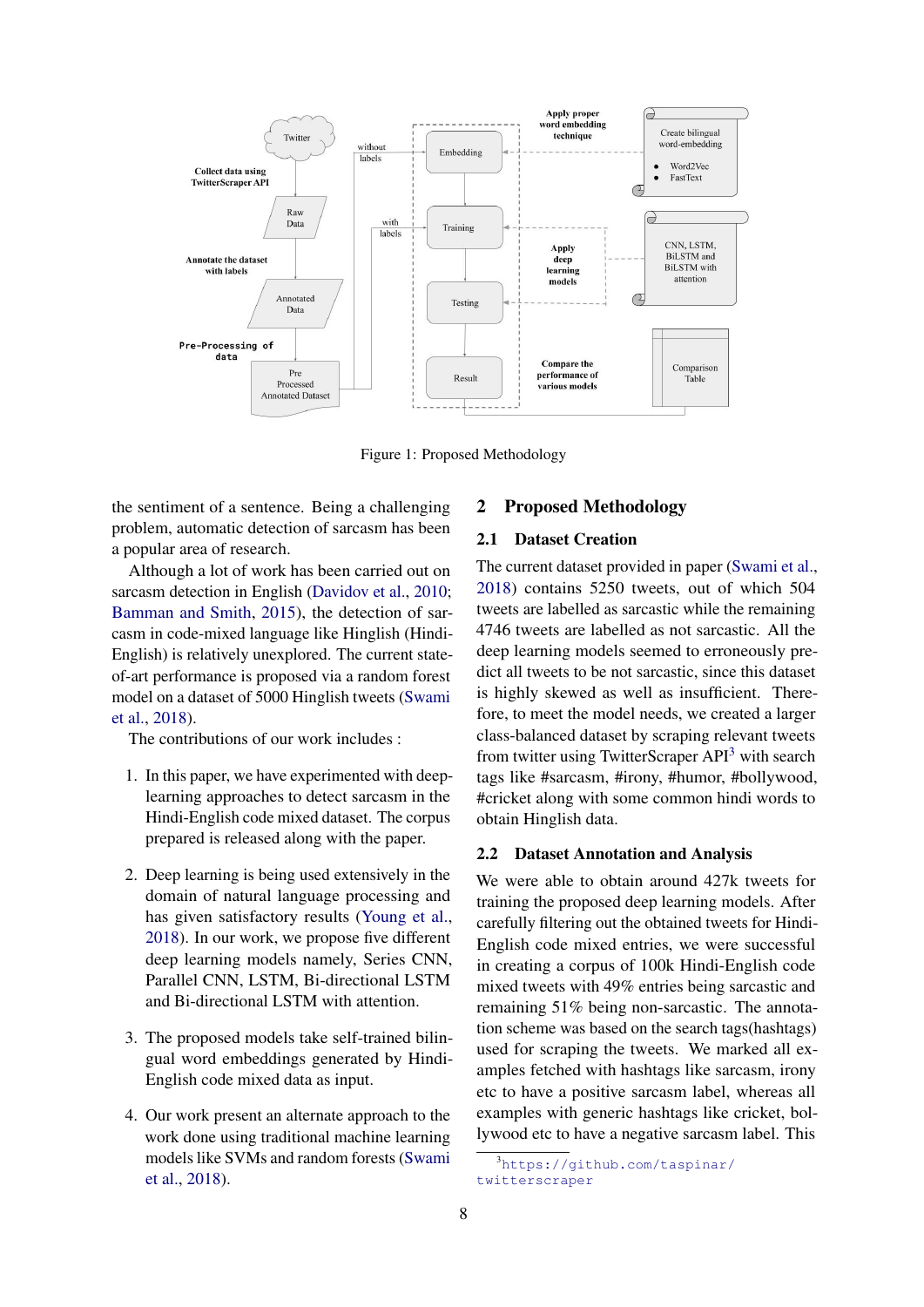| Category            | <b>Tweet Count</b> |
|---------------------|--------------------|
| <b>Total Tweets</b> | 106899             |
| Sarcastic           | 52587              |
| Non-Sarcastic       | 54312              |

Table 1: Tweets per category

annotation scheme was susceptible to noise, however, as a quality check measure, we manually traversed the data and noticed that the noisy examples were meagre in proportion. Also, the noisy examples were necessary for the models to generalize well on the diverse dataset we obtained. Having a class-balanced dataset was significant to our problem to ensure that deep-learning models learn the right trends, not being biased towards a particular class. Embeddings were initally trained on solely Hinglish data, which was later on added with English data. The embedding training dataset, labelled sarcasm detection dataset and the proposed deep learning classification models are made avail-able online <sup>[4](#page-2-0)</sup> to facilitate further research.

Examples of some annotated data :

Tweet: Koi Rah Mushkil Nahi hain bus vo rah #bengalurutraffic se bach jaayein #sarcasm @random

Translation No path is difficult as long as it does not pass through Bangalore traffic. (Bangalore is an Indian city infamous for it's traffic) Sarcasm : YES

Tweet : Hindustan ke tamam log chahte h ke jis trah se auraton ke upar crime bhadr rha h gang rape ke waqia ho rha iske liye central govt wali modi sarkar 1 strong law bnaye

Translation: All indians want Modi government to make strong laws on crime against women Sarcasm: NO

#### 2.3 Data Preprocessing

The data obtained from social media is very noisy and a lot of preprocessing is required. While creating the dataset, we removed the '#' symbols from the data, along with removing all the mentions (@). We also removed rare words (words having occurrence of less than 10 in the entire dataset) and search tags (like cricket, sarcasm) to avoid our deep learning models being biased towards certain words while learning. Further, URLs and punctuation marks were also removed.

## 2.4 Creation of Hindi-English Bi-lingual Word Embeddings

Being a text classification problem, it is essential for the words of the dataset to be first converted to vector representations. Word embedding is learned from unannotated plain text, useful in determining the context in which a given word is used. They provide a dense vector representation of syntactic or semantic aspects of a word [\(Mandelbaum and](#page-7-9) [Shalev,](#page-7-9) [2016\)](#page-7-9). To create a Hindi-English word embedding, we needed a huge amount of data. We used TwitterScraper API to extract 427k Hinglish tweets and 300k English tweets from Twitter for Hindi-English code-mixed data. For the Hinglish code mixed tweets, we removed the tweets obtained in pure Devnagri and kept only those which were a mixture of both Hindi and English sentences. The above obtained dataset was further processed to remove rare words, hashtags and mentions to obtain a less noisy corpus for training word embeddings.

We experimented with 2 different kinds of word embeddings for two types of datasets, one which solely consisted of Hinglish tweets, the other which consisted of 300k English along with Hinglish tweets. We chose to experiment with a mixture of Hinglish and English tweets in order to get the corelations between the words of the two languages. Each of these variations, after similar processing (removing hashtags, URLs, punctuations, user mentions and keywords used for scraping), were tried for two types of embeddings:

Word2Vec: In this embedding, words in the corpus are converted into vectors, where words that share common context are placed closed to each other in the vector-space [\(Mikolov et al.,](#page-7-10) [2013\)](#page-7-10). Since Word2Vec is pre-trained for English dataset only, we had to train our model on custom Hindi-English code mixed dataset, to obtain Hinglish word embeddings.

FastText: FastText which was given by Facebook in 2016, is an addition to the Word2Vec embeddings [\(Joulin et al.,](#page-7-11) [2017\)](#page-7-11). Rather than giving individual words to a model, FastText breaks down the words into multiple sub-words, also known as n-grams [\(Bojanowski et al.,](#page-7-12) [2017\)](#page-7-12). During the training of the model, weights are learned for all

<span id="page-2-0"></span><sup>4</sup>[https://github.com/Akshitaag/Sarcasm\\_](https://github.com/Akshitaag/Sarcasm_Detection) [Detection](https://github.com/Akshitaag/Sarcasm_Detection)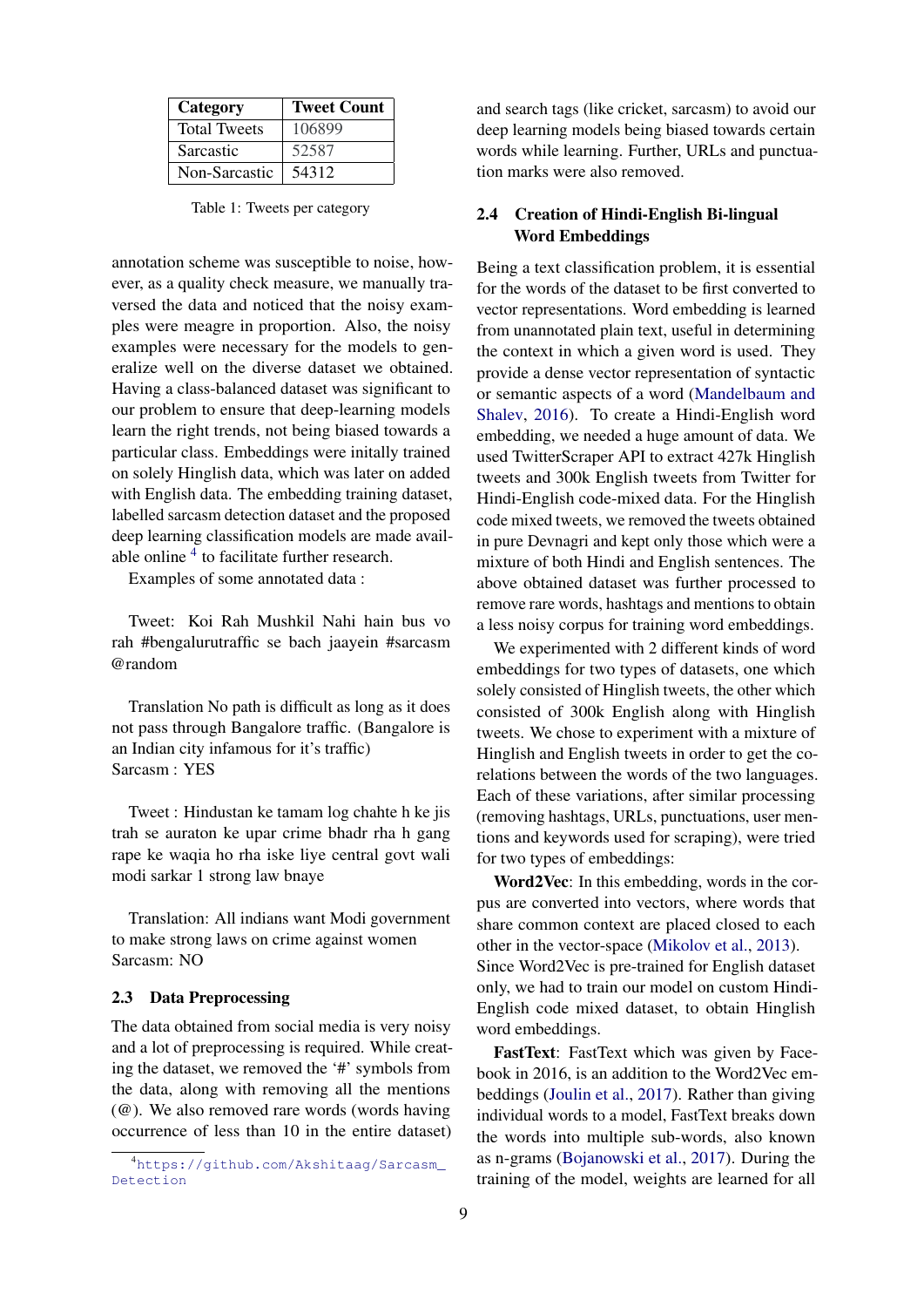

Figure 2: CNN Model 1.2 architecture

the n-grams along with the complete word. Unlike Word2vec, rare words can be appropriately featured as now it is much more likely that some of their n-grams also occur in other words. This is especially true for social media text where people use multiple spellings for the same words (amaze, amazeee, amazing, amazinggg).

#### 2.5 Deep Learning Models

We propose 5 different models to experiment with the above problem. The models tested include Series CNN, Parallel CNN, LSTM, Bi-directional LSTM and Bi-directional LSTM with attention. Word embeddings, as generated by FastText and Word2Vec custom data trained representations, served as input to the models, generate as output a binary variable depicting the probability of the corresponding tweet being sarcastic.

#### 2.5.1 Convolutional Neural Networks (CNN)

CNNs have the ability to extract features from data provided to it as input. In our case, the input data is a set of word vectors, over which convolution operation is performed to extract features and thereby, perform classification.

We propose 2 CNN deep learning model architectures, one which has convolution layers in series, denoted by model 1.1 and the other which has convolutional layers in parallel, denoted by model 1.2. Both the models have an embedding layer as the first one, which is used to select the word vector representations corresponding to the words of the tweet under consideration during the training session, from the word embedding matrix. In model 1.1, the embedding layer is followed by a couple sets of convolution and max pooling layers in series whereas in model 1.2, it is followed by 4 single dimensional convolution layers in parallel.

The convolution layer is responsible for the extraction of features from the word vectors provided as input. The outputs of these layers, concatenated in case of model 1.2, are fed to a global max pooling layer with a dropout activated. This layer is further followed by 3 dense fully connected layers, the final layer with a single neuron, which is responsible for the classification. We have used dropout in the the global max pooling layer so as to reduce overfitting, which already is low due to the large dataset. However, on its application, the difference between the validation accuracy and training accuracy reduced, also leading to better convergence.

#### 2.5.2 Recurrent Neural Networks (RNN)

The meaning of a word depends on the context in which it is used. For example,

Sentence 1 : We dined at a small Mexican restaurant and spent the meal discussing general topics.

Sentence 2 : General Zod is an enemy of Superman.

The word general, in the above sentences, carries different meaning depending on the context in which it is used. Thus, in order to record the context of a particular word, i.e. the words surrounding the word under consideration, RNNs are used. There are different ways to capture the context of a particular word, each having its unique mechanism to model the meaning of the word depending on words coming before and after the word.

The RNN model equations and corresponding notation have been taken from [\(Yu et al.,](#page-8-2) [2015\)](#page-8-2). Given an input sequence  $x = (x_1, x_2, ..., x_{t-1}, x_T)$ , the output vector sequence  $y = (y_1, y_2, ..., y_{T-1}, y_T)$ and hidden vector sequence  $h = (h_1, h_2, ..., h_{T-1},$  $h_T$ ) are computed in a standard recurrent neural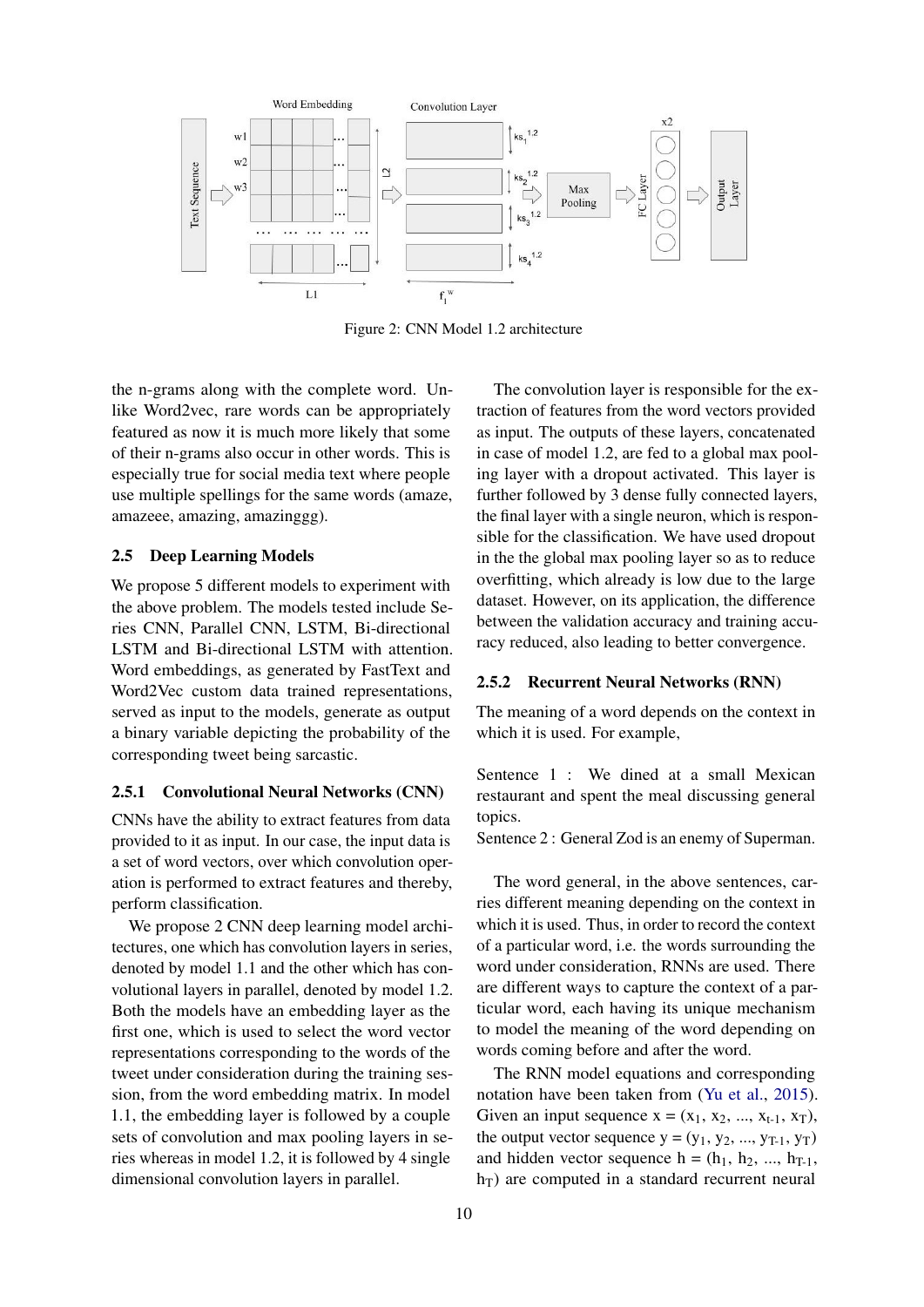network by evaluating the below equations from t  $= 1$  to  $t = T$ :

$$
h_t = \mathcal{H} (W_{xh} x_t + W_{hh} h_{t-1} + b_h)
$$
  

$$
y_t = W_{hy} h_t + b_0
$$

where weight matrices are denoted by  $W$  terms, bias vectors are denoted by b terms, and hidden layer function is given by  $H$ .

Long Short-Term Memory (LSTM): LSTMs have been successfully applied to binary text classification problems like political text classification [\(Rao and Spasojevic,](#page-7-13) [2016\)](#page-7-13), by capturing the appropriate context. Also, the vanishing gradient problem in RNNs has been addressed successfully by LSTMs [\(Hochreiter and Schmidhuber,](#page-7-14) [1997\)](#page-7-14). The context of a word depends on the words occurring before the word under consideration. In order to model this scenario, an LSTM based network is constructed.The LSTM design comprises of a set of repetitively associated subnets, known as memory blocks. Each block contains at least one self-associated memory cells along with three multiplicative units - the input, output and forget gates - that give regular functionality of write, read and reset operations to the cells.

A LSTM network is framed precisely like a basic RNN, other than the nonlinear units in the hidden layers being supplanted by memory blocks. The multiplicative gates permit LSTM memory cells to store and access data over extensive stretches of time, in this manner maintaining a strategic distance from the vanishing gradient issue. For instance, as long as the input gate stays shut ( has an activation near 0), the activation of the cell won't be overwritten by the new inputs showing up in the network, and can in this manner be made accessible to the net a lot later in the succession, by opening the output gate. This allows the LSTM network to carry forward semantic qualities of initial parts of the sentence to the later parts. In our architecture, an LSTM layer is appended to the embedding layer in turn followed by 2 dense fully connected layers. The final output layer has a single neuron carrying out the classification depending on the extracted context based features. LSTM blocks have the structure as shown in Figure 3, and are based on the equations presented below :



Figure 3: LSTM block structure

 $i_t = \sigma (W_{xi} x_t + W_{hi} h_{t-1} + W_{ci} c_{t-1} + b_i)$  $f_t = \sigma (W_{xf} x_t + W_{hf} h_{t-1} + W_{cf} c_{t-1} + b_f)$  $c_t = f_t c_{t-1} + i_t \tanh (W_{xc} x_t + W_{hc} h_{t-1} + b_c)$  $o_t = \sigma (W_{xo} x_t + W_{ho} h_{t-1} + W_{co} c_t + b_o)$  $h_t = o_t \tanh(c_t)$ 

where logistic sigmoid function is denoted by  $\sigma$ , the input gate, forget gate, output gate, and cell activation vectors are denoted by  $i, f, o$  and  $c,$  all having the same size as the hidden vector  $h$ . The hidden-input gate matrix is represented by  $W_{hi}$ , and the input-output gate matrix is represented by  $W_{xo}$ .

Bi- directional LSTM: Bi-directional LSTMs have been applied and proved to be successful in capturing the context for text classification tasks [\(Wang et al.,](#page-8-3) [2016\)](#page-8-3). The context of a word not only depends on the words occurring before it, but also on the words occurring after it. Modelling this requires memory cells in the backward direction which maintain the history of words along with cells in the forward direction for the words not yet explored. To achieve this and capture the composition semantics of Hindi-English code mixed data, two LSTM layers are appended to the input embedding layer. The output features from the two layers, after concatenation  $(\overline{h}_t, \overline{h}_1)$ , are flattened and fed to 2 dense fully connected layers. The classification is performed by a single neuron, as in all other models. The BiLSTM computes the forward hidden sequence  $\overrightarrow{h_t}$  by traversing the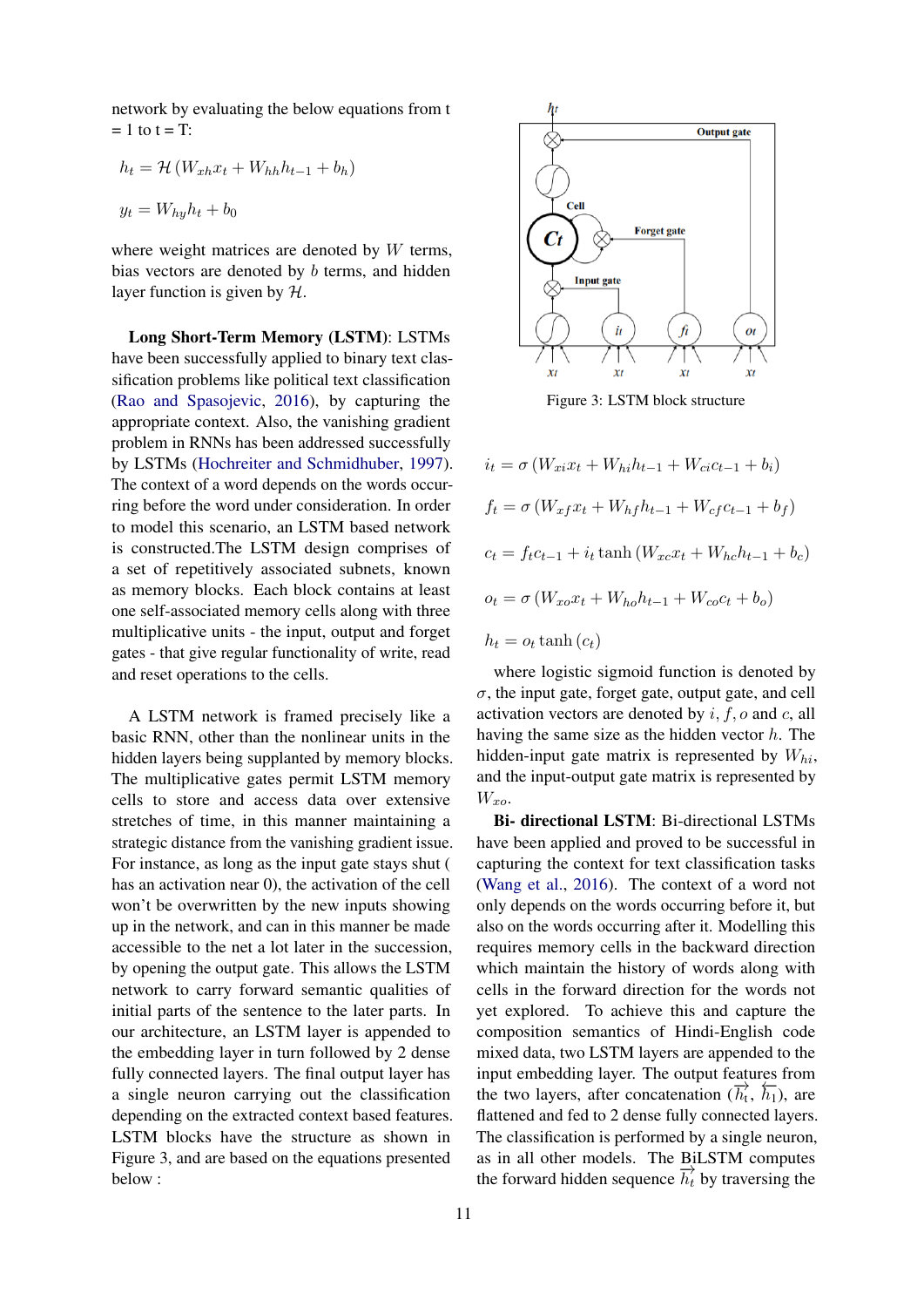

Figure 4: Attention based Bi-directional LSTM model architecture

forward layer from  $t = 1$  to T, the backward hidden sequence  $\overline{h_t}$  by traversing the backward layer from  $t = T$  to 1, and updates the output  $y_t$  as :

$$
\overrightarrow{h_t} = \mathcal{H}\left(W_{x} \overrightarrow{h} x_t + W_{\overrightarrow{h}} \overrightarrow{h}_{t+1} + b_{\overrightarrow{h}}\right)
$$
  

$$
\overleftarrow{h_t} = \mathcal{H}\left(W_{x} \overleftarrow{h} x_t + W_{\overleftarrow{h}} \overleftarrow{h} \overleftarrow{h}_{t+1} + b_{\overleftarrow{h}}\right)\right)
$$
  

$$
y_t = W_{\overrightarrow{h} y} \overrightarrow{h}_t + W_{\overleftarrow{h} y} \overleftarrow{h}_t + b_y
$$

Attention based Bi-directional LSTM: Here, we propose a technique based on attention along with the bi-directional LSTM network. The attention based network focuses on filtering the noisy elements of a sentence by learning the words which cause the greatest effect towards deciding the final output (sarcastic or not sarcastic) of the sentence under consideration. While the bi-directional LSTM network uses concatenated  $(\vec{h}_T, \vec{h}_1)$  which is then fed to the dense layers, attention based bidirectional LSTM network is different in the concatenation process. Along with the above state representations,  $(\overrightarrow{h_T}$  denoting the final state representation in the forward direction and  $\overline{h_1}$  denoting the first state representation in the backward direction), the attention based network inculcates the weighted summation, calculated by detecting the influence of each word, of all the time steps (demindence of  $\frac{\partial}{\partial t}$ ,  $\frac{\partial}{\partial t}$ ). Thus, all these hidden states are concatenated and passed on to 2 dense fully connected layers. Final classification is performed by a single neuron, as usual.

## 3 Experimental Settings

For the training sessions, we made a ten percent validation split and shuffled the training dataset, so that the model does not capture sequence trends, if any, in the training data, for a total of 20 epochs. The model checkpoints were saved at every epoch and those checkpoints which were saved before the model begins to overfit and the difference between the training and validation accuracies becomes significant, were used to calculate the accuracy numbers on the ten percent test dataset split. There are many important hyper-parameters in the training script of embeddings as well as the proposed models, which are tuned to produce the best training results on the validation data split. For training the word embeddings (both Word2Vec and FastText), we used an embedding size of 300, window length of 10 and negative sampling polarity. In all the models, adam optimizer along with binary cross entropy loss function has been used. All the layers have relu activation function with the exception of output layer having sigmoid activation function. We evaluated the performance of CNN models with different values for kernel\_size, number\_of\_kernels, dropouts and strides. The best results are obtained with the following values :

stride = 1, number\_of\_kernels =  $200$ , dropout =  $0.5$  $\text{ks}_1^{1.2} = 3, \text{ks}_2^{1.2} = 6, \text{ks}_3^{1.2} = 9,$  $\text{ks}_4^{1.2} = 12, \text{ks}_1^{1.1} = 7$ 

For all the proposed RNNs, the following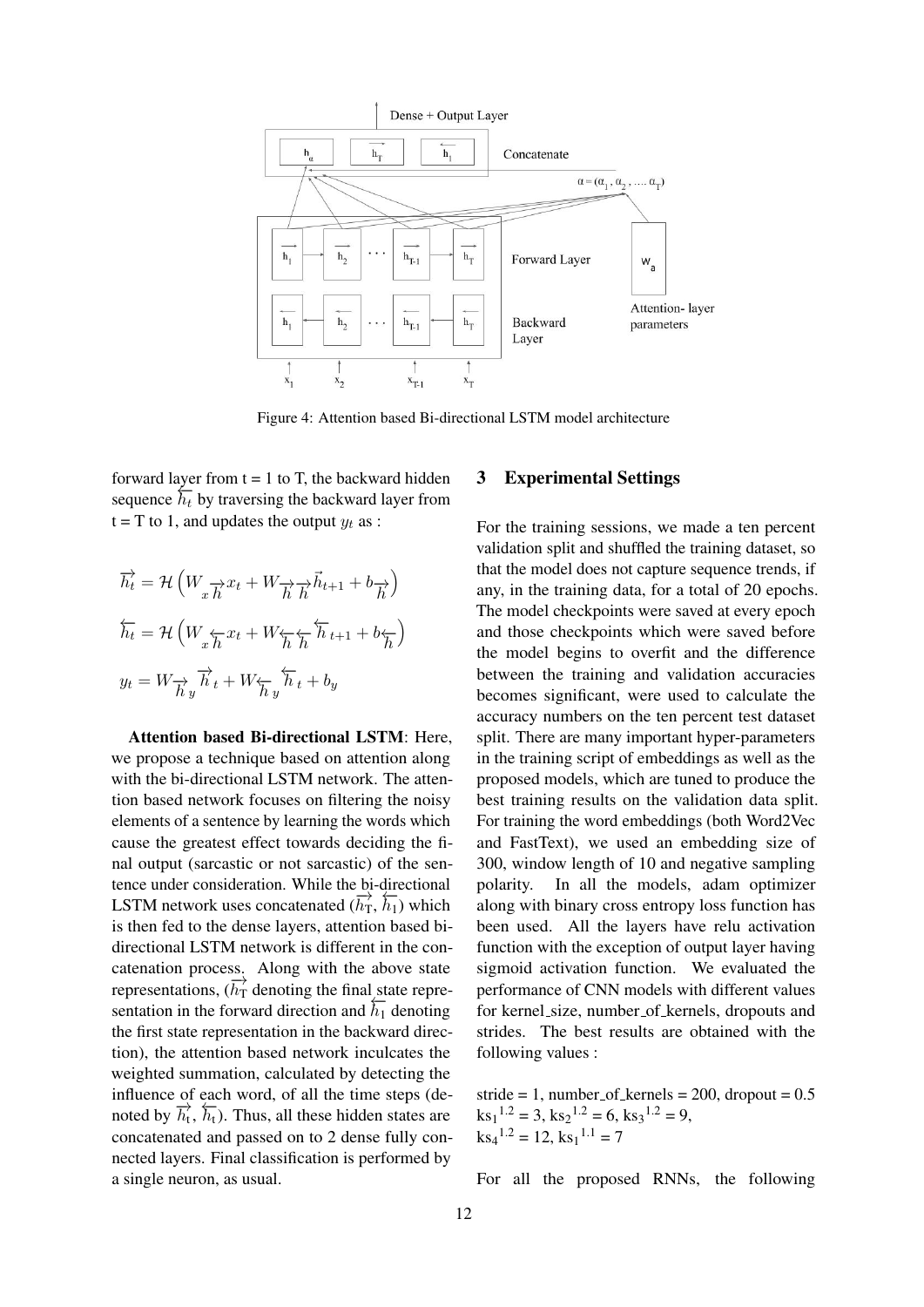| <b>Traditional Models</b> | <b>Accuracy</b> |
|---------------------------|-----------------|
| Naive Bayes               | 54.17           |
| Random Forest             | 63.37           |
| Linear SVM                | 69.04           |
| <b>RBF Kernel SVM</b>     | 71.23           |

| DL                    | <b>Hinglish</b> |              | Hinglish + English |              |
|-----------------------|-----------------|--------------|--------------------|--------------|
| <b>Models</b>         | Data            |              | Data               |              |
|                       | Word $2Vec(a)$  | FastText (b) | Word $2Vec(a)$     | FastText (b) |
| 1.1 Series CNN        | 72.86           | 72.65        | 74.09              | 73.51        |
| 1.2 Parallel CNN      | 74.28           | 73.41        | 75.00              | 74.32        |
| 2.1 LSTM              | 76.19           | 75.25        | 77.24              | 75.55        |
| 2.2 Bi-LSTM           | 77.12           | 76.25        | 78.28              | 77.12        |
| 2.3 Attention Bi-LSTM | 78.19           | 77.11        | 78.40              | 78.06        |

| Table 2: Accuracy of ML models |  |  |
|--------------------------------|--|--|
|--------------------------------|--|--|

Table 3: Accuracy of DL Models

hyper parameter combination is used :

 $dropout_f$  for recurrent state = 0.2,  $\text{dropout\_for\_input\_state} = 0.2$ ,  $number\_of$  LSTM units = 150

We used the same hyper parameter values for models 2.2 and 2.3, as in model 2.1, so as to study the impact of imposing bidirectional nature to the LSTM layer, as well as exploring the effect of attention introduction. The parameters resulted in best outputs as confirmed later by trying out different values for the same.

#### 4 Results

The dataset, as presented in [\(Swami et al.,](#page-7-8) [2018\)](#page-7-8), being insufficient and skewed for our deep learning model architectures, we ran the state-of-theart models on our proposed dataset to carry out unbiased accuracy comparison of state-of-the-art techniques and neural network based models.

The results for the same have been presented in Table 2. Using all features, the traditional stateof-the-art models: RBF kernel SVM, random forest and linear SVM, proposed the best accuracy of 71.23% on the proposed corpus. We tested all the deep learning models with both Word2Vec and FastText based word representations. The results of both have been presented in Table 3 where model (a) and (b) refer to application of Word2Vec and FastText generated word embeddings respectively.

To the best of our knowledge, we are the first

to implement and analyze deep learning model architectures and different word representations for detection of sarcasm in Hindi-English code-mixed data with a dataset large enough for deep learning models. All the proposed deep learning models performed better than the traditional state-of-the-art models, where the attention based Bi-directional LSTM network produced the best accuracy of 78.49%. In Table 3, we present the results of our proposed deep learning models for both Word2Vec and FastText based word representations, differing in the type of datatsets being used to produce the word embeddings. Overall accuracies of all models are greater when embeddings trained on Hinglish plus English data, rather than just Hinglish data are used. One possible reason for this observation can be the additional coverage of semantics and coorelations between the word vectors of English data, which can be used for code mixed Hinglish data, thus providing additional knowledge and serving as prior information for Hinglish embeddings data. The process works analogous to a knowledge transfer step in which embeddings for English data are used as prior knowledge for embeddings of Hinglish data. Moreover, Word2Vec embeddings produce better results than FastText embeddings, for all the models. One major reason for this observation is the presence of code mixed data which does not allow character n-grams to be the primary criteria for classification, in the case of FastText embeddings, since the character n-grams belong to the constructs of two different languages. Due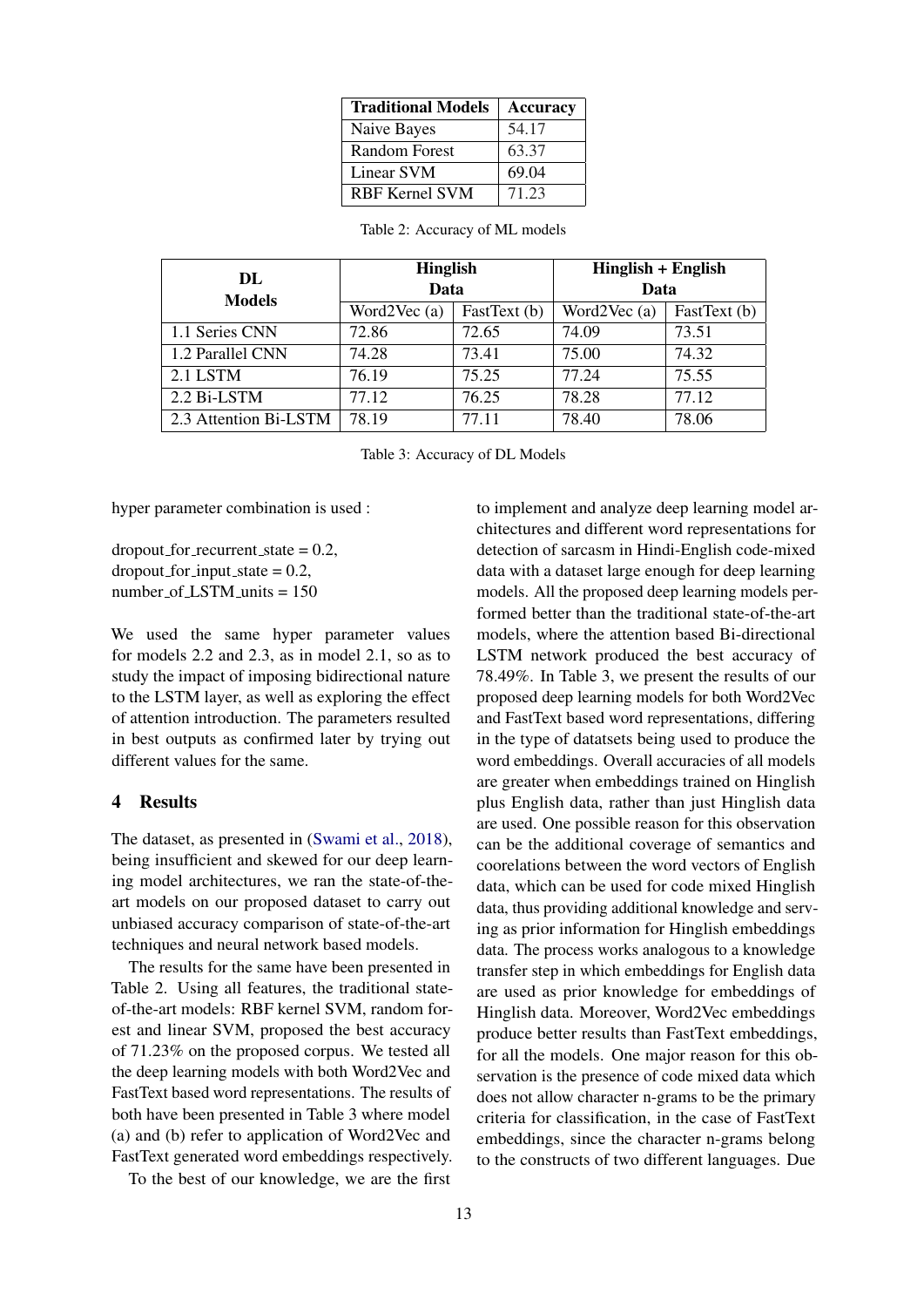to the same reason, context based word vectors i.e. the Word2Vec representations perform better than the character n-grams representations in case of FastText embeddings.

The lack of clean data and linguistic complexities associated with code-mixed data are the major challenges related to the task of sarcasm detection in Hindi-English code mixed data. To allow the model to accommodate the noise in textual data, spelling errors, multiple contexts, and stemming words, even larger data is required along with cautiously labelled classes.

# 5 Conclusion

Social media, in recent years, has become a medium widely used by people for expression of thoughts and opinions, further leading to the realisation of tasks like emotion analysis and opinion mining. Sarcastic content in these texts make it even more challenging to figure out the overall sentiment of the text, thus needing proper processing and analysis.

In this paper, we presented a class-balanced Hindi-English code mixed dataset for the problem of sarcasm detection, by scraping relevant tweets from twitter. We compared two representations, FastText and Word2Vec, both based on different word representation learning mechanisms and trained on custom scraped data from scratch. We created two versions of embeddings, one trained with purely Hinglish data, the other with a mixture of Hinglish and English data, and compared the performance in each case. We analyzed the performance of different deep learning models, which take as input the generated word embeddings, to solve the problem of sarcasm detection. As future work, we plan to compare the vectors aligned with multilingual word embeddings after generation using MUSE with FastText pre aligned word embeddings. We can also explore BERT embeddings and evaluate their performance on the same task.

#### References

- <span id="page-7-7"></span>David Bamman and Noah Smith. 2015. [Contextualized](https://www.aaai.org/ocs/index.php/ICWSM/ICWSM15/paper/view/10538) [sarcasm detection on twitter.](https://www.aaai.org/ocs/index.php/ICWSM/ICWSM15/paper/view/10538)
- <span id="page-7-12"></span>Piotr Bojanowski, Edouard Grave, Armand Joulin, and Tomas Mikolov. 2017. Enriching word vectors with subword information. *Transactions of the Association for Computational Linguistics*, 5:135–146.
- <span id="page-7-5"></span>Özlem Cetinoğlu, Sarah Schulz, and Ngoc Thang Vu. 2016. [Challenges of computational processing of](https://doi.org/10.18653/v1/W16-5801) [code-switching.](https://doi.org/10.18653/v1/W16-5801) In *Proceedings of the Second Workshop on Computational Approaches to Code Switching*, pages 1–11, Austin, Texas. Association for Computational Linguistics.
- <span id="page-7-1"></span>Brenda Danet and Susan Herring. 2007. *[The Multilin](https://doi.org/10.1093/acprof:oso/9780195304794.001.0001)[gual Internet: Language, Culture, and Communica](https://doi.org/10.1093/acprof:oso/9780195304794.001.0001)[tion Online](https://doi.org/10.1093/acprof:oso/9780195304794.001.0001)*.
- <span id="page-7-6"></span>Dmitry Davidov, Oren Tsur, and Ari Rappoport. 2010. Semi-supervised recognition of sarcastic sentences in twitter and amazon. In *Proceedings of the Fourteenth Conference on Computational Natural Language Learning*, CoNLL '10, page 107–116, USA. Association for Computational Linguistics.
- <span id="page-7-3"></span>Sakshi Gupta, Piyush Bansal, and Radhika Mamidi. 2016. Resource creation for hindi-english code mixed social media text.
- <span id="page-7-14"></span>Sepp Hochreiter and Jürgen Schmidhuber. 1997.<br>
Long short-term memory. Neural Comput., [Long short-term memory.](https://doi.org/10.1162/neco.1997.9.8.1735) 9(8):1735–1780.
- <span id="page-7-2"></span>Lichan Hong, Gregorio Convertino, and Ed Huai hsin Chi. 2011. Language matters in twitter: A large scale study. In *ICWSM*.
- <span id="page-7-0"></span>Aditya Joshi, Pushpak Bhattacharyya, and Mark J. Carman. 2017. [Automatic sarcasm detection: A survey.](https://doi.org/10.1145/3124420) *ACM Comput. Surv.*, 50(5).
- <span id="page-7-11"></span>Armand Joulin, Edouard Grave, Piotr Bojanowski, and Tomas Mikolov. 2017. [Bag of tricks for efficient](https://www.aclweb.org/anthology/E17-2068) [text classification.](https://www.aclweb.org/anthology/E17-2068) In *Proceedings of the 15th Conference of the European Chapter of the Association for Computational Linguistics: Volume 2, Short Papers*, pages 427–431, Valencia, Spain. Association for Computational Linguistics.
- <span id="page-7-9"></span>Amit Mandelbaum and Adi Shalev. 2016. Word embeddings and their use in sentence classification tasks.
- <span id="page-7-10"></span>Tomas Mikolov, Ilya Sutskever, Kai Chen, Greg Corrado, and Jeffrey Dean. 2013. Distributed representations of words and phrases and their compositionality. In *Proceedings of the 26th International Conference on Neural Information Processing Systems - Volume 2*, NIPS'13, page 3111–3119, Red Hook, NY, USA. Curran Associates Inc.
- <span id="page-7-4"></span>Stella Mónica, Mónica Cárdenas-Claros, and Neny Isharyanti. 2009. [Code switching and code mixing](https://doi.org/10.29140/jaltcall.v5n3.87) [in internet chating: betwen "yes", "ya", and "si" a](https://doi.org/10.29140/jaltcall.v5n3.87) [case study.](https://doi.org/10.29140/jaltcall.v5n3.87) *The jaltcall Journal*, Vol 5:67–78.
- <span id="page-7-13"></span>Adithya Rao and Nemanja Spasojevic. 2016. Actionable and political text classification using word embeddings and lstm. *ArXiv*, abs/1607.02501.
- <span id="page-7-8"></span>Sahil Swami, Ankush Khandelwal, Vinay Singh, Syed Sarfaraz Akhtar, and Manish Shrivastava. 2018. A corpus of english-hindi code-mixed tweets for sarcasm detection.